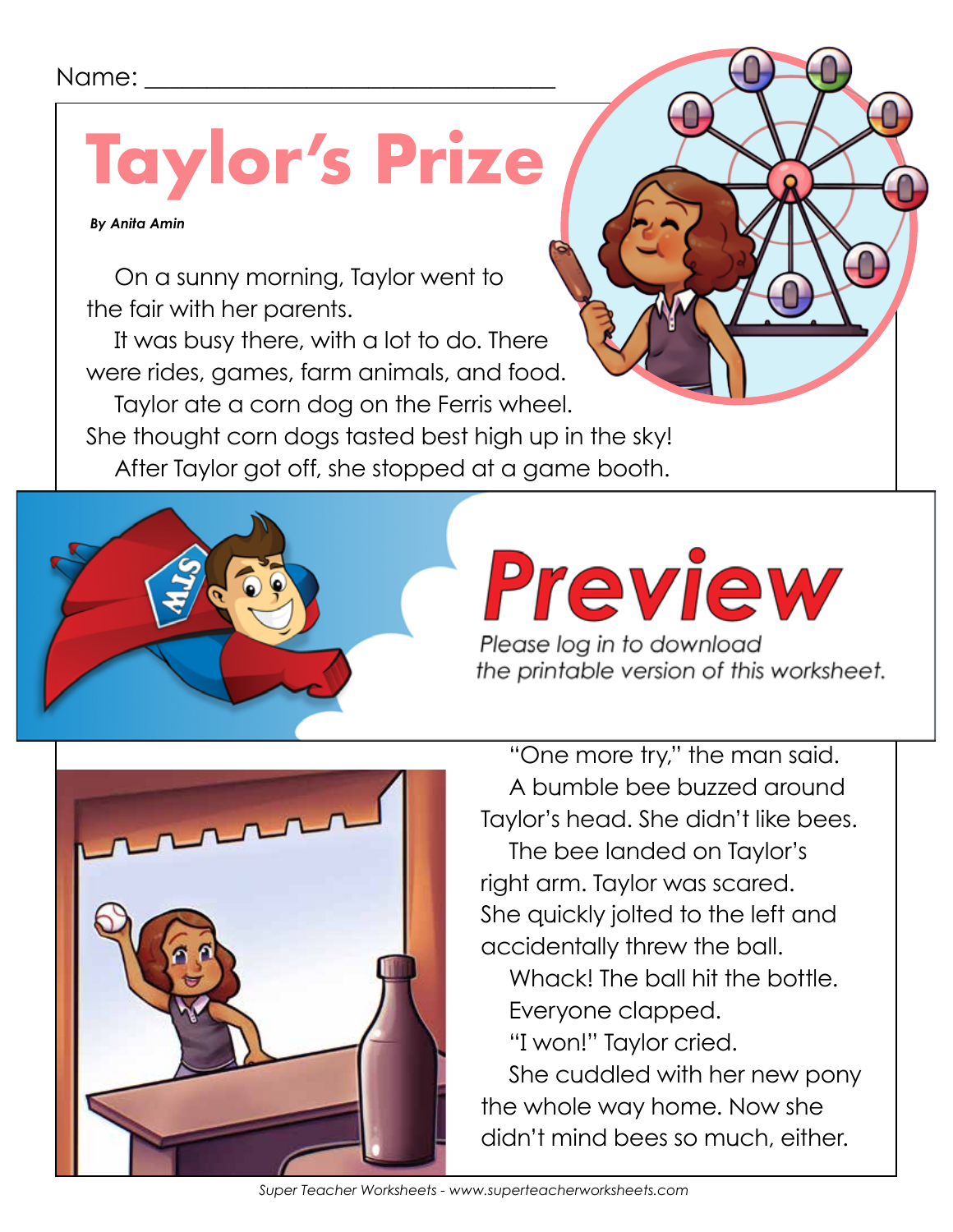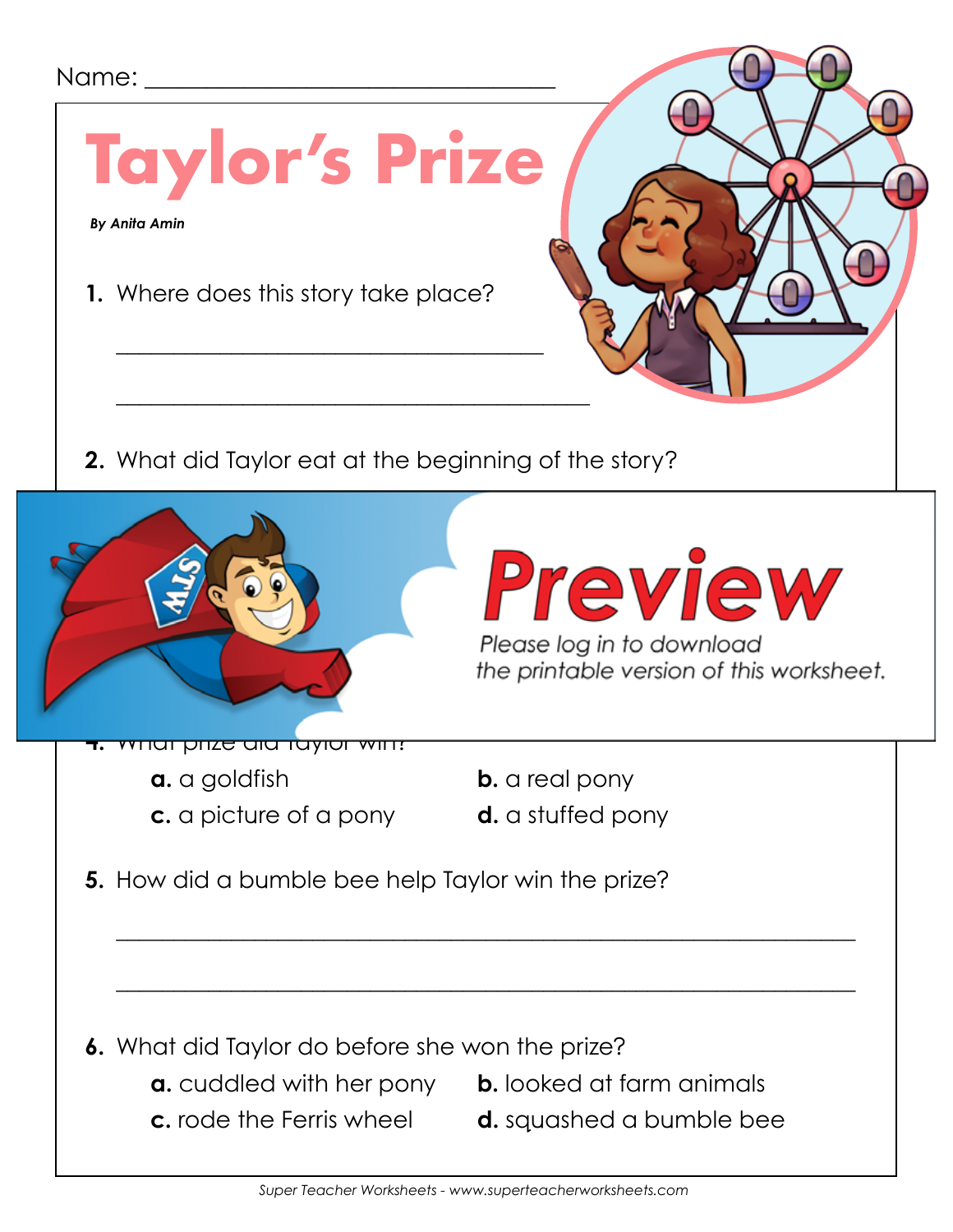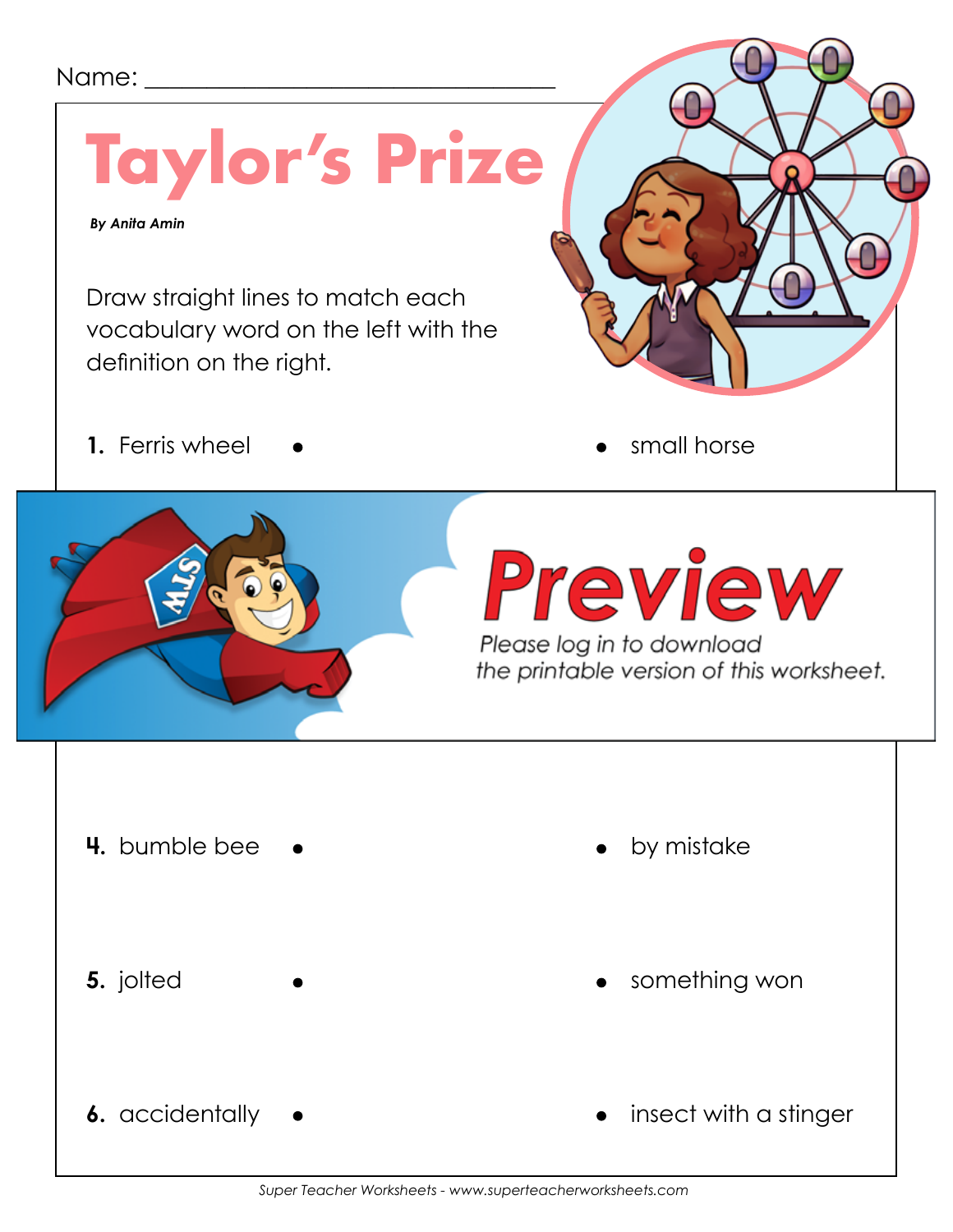#### Name:

**Taylor's Prize** 

**By Anita Amin** 

In the story, "Taylor's Prize," the main character wins a stuffed pony when she plays a game at the fair.

Write about a time when you've won something.

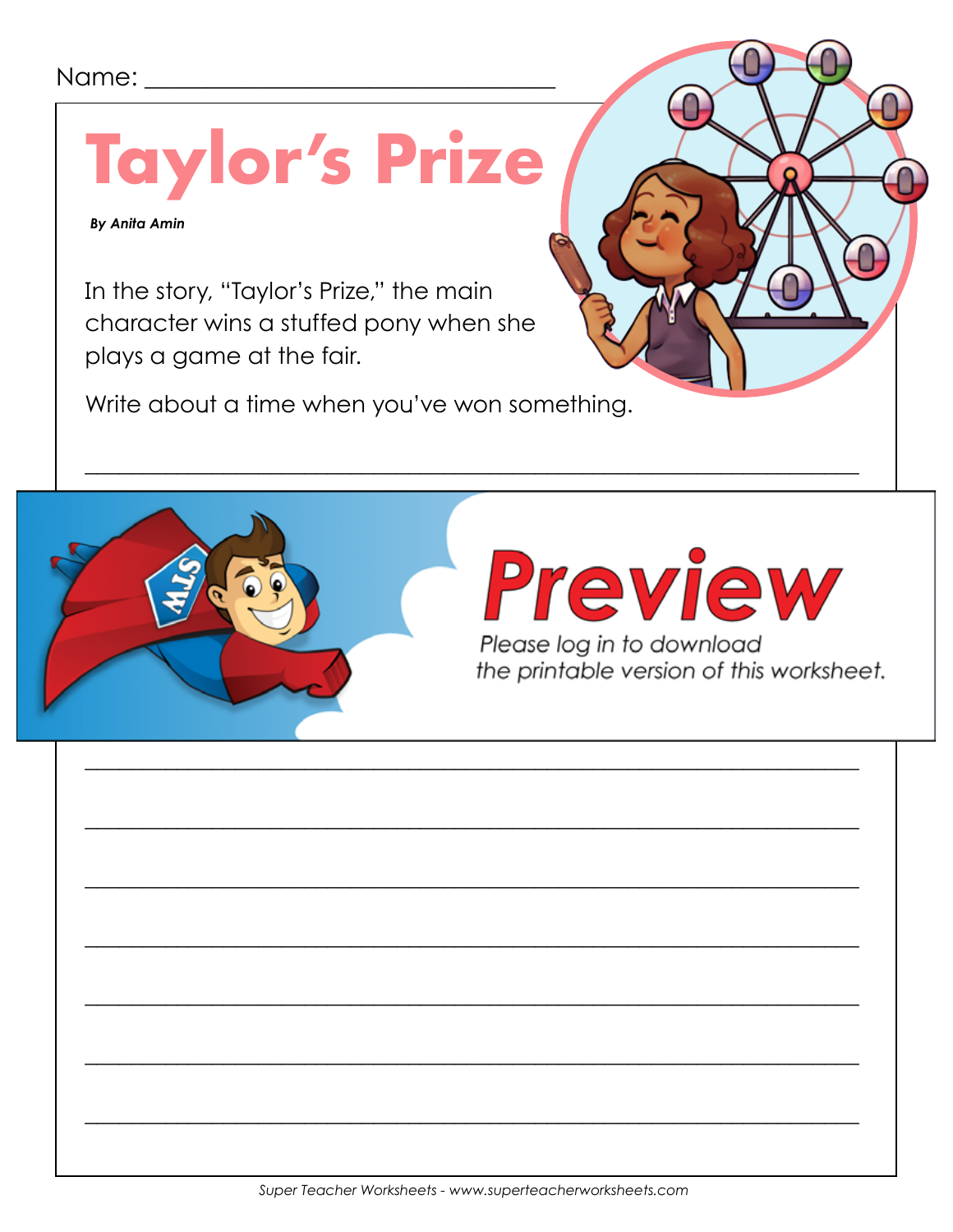### **ANSWER KEY**

## **Taylor's Prize**

 *By Anita Amin*

**1.** Where does this story take place?



**6.** What did Taylor do before she won the prize?

- **a.** cuddled with her pony **b.** looked at farm animals
- **c. rode the Ferris wheel d.** squashed a bumble bee